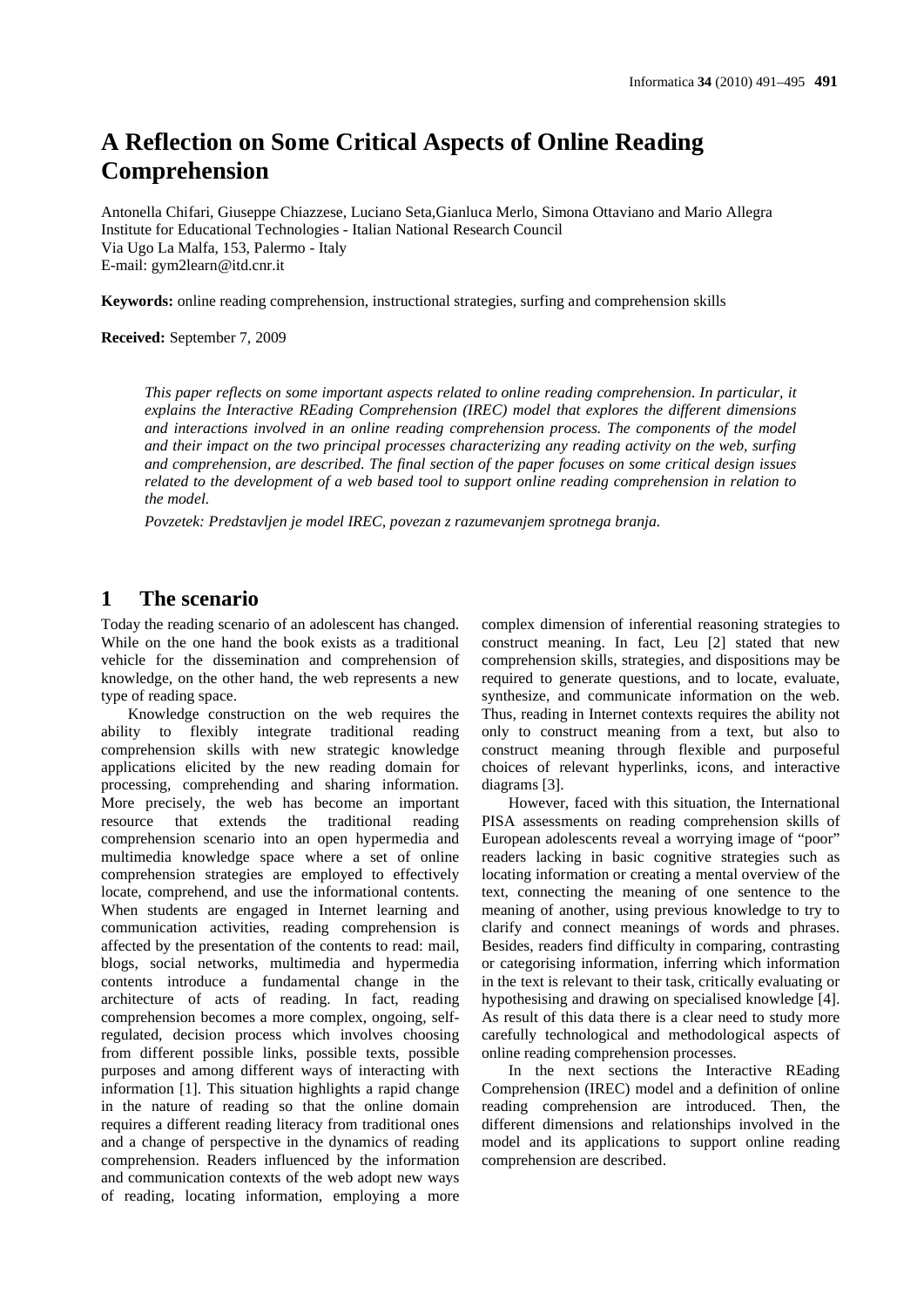### **2 The IREC model**

The need to study the complex relationship between web tools and reading processes is particularly urgent in the current contexts in which new tools, often on line, are being developed, and the hypertext is becoming the main structure of many learning materials in use in the classroom, in substitution or in addition to the traditional textbook. The enhancement of the reading proficiency of students by means of specific web-based learning tools and the development of a new literacy related to the hypertextual structure of web contents are two different goals, which are often not clearly distinguished. The IREC model aims to deal with these two problems in a unitary framework, in which the text structure and the tool design are taken into account jointly and evaluated from a more general point of view. More in depth the model is inspired by theories about the design effectiveness of learning tools or devices aimed to support users' learning processes and social interactions [5,6,7], by research into instructional strategies [8,9,10] and also by novel studies of reading comprehension processes on the Internet [1,2,11,12].

It is possible to draw together the different theoretical approaches to produce the Interactive REading Comprehension (IREC) model (Figure 1) which describes a number of different situations related to the learning design in a technologically mediated environment. To evaluate interactions between the learning activities and the technology in use, it is necessary to take into account four interrelated components:

- Pedagogical component;
- Technological component;
- Content component;
- User component.

The weight of the single components and the reciprocal relations between them establishes the idiosyncratic nature of each different approach. More precisely, the model has a flexible structure depending on



the type of domain of use. In fact, by selecting one of the four components it is possible to define a specific domain in which the model can be applied.

Since this study aims to explore the design issues related to development of web based tools to support online reading comprehension, the "technological" component can be considered as fixed. In this particular representation of the model, shown in figure 2, specific assumptions are made for each component: the pedagogical component is represented by the instructional strategies supported by the web tools; the user component describes the adolescent reader's characteristics in terms of prior strategic knowledge and prior contents knowledge; the content component refers to the structure of learning materials, hypertexts and multimedia; finally, the technological component, which in this case has been extrapolated, consists of the design characteristics of a web tool and it is represented by an oval inside a dotted line including the other three components.

The IREC model stresses the relationships between these three components and their impact on the two principal processes underlying the online reading comprehension process, namely the surfing and comprehension activities.

The model is based on the most recent theories according to which skilled readers are able to balance both the demands for comprehending and for orienting themselves in hypertexts [13]. This concept must be borne in mind while providing instruction, planning the contents to study and evaluating user characteristics.

The next section focuses on the web tool features and how the features can be suitably developed according to the interaction with the characteristics of the three components.

### **2.1 Instructional strategies**

This component identifies the relationship between a chosen instructional model (peer tutoring, collaborative learning, reciprocal teaching, etc.) and the technological choices/functionalities of the tool which are needed to enhance the online reading comprehension process. So, it is important to focus the design efforts on the key instructional principles which make offline and online



Figure 1. The IREC model. Figure 2. The IREC model for designing web tools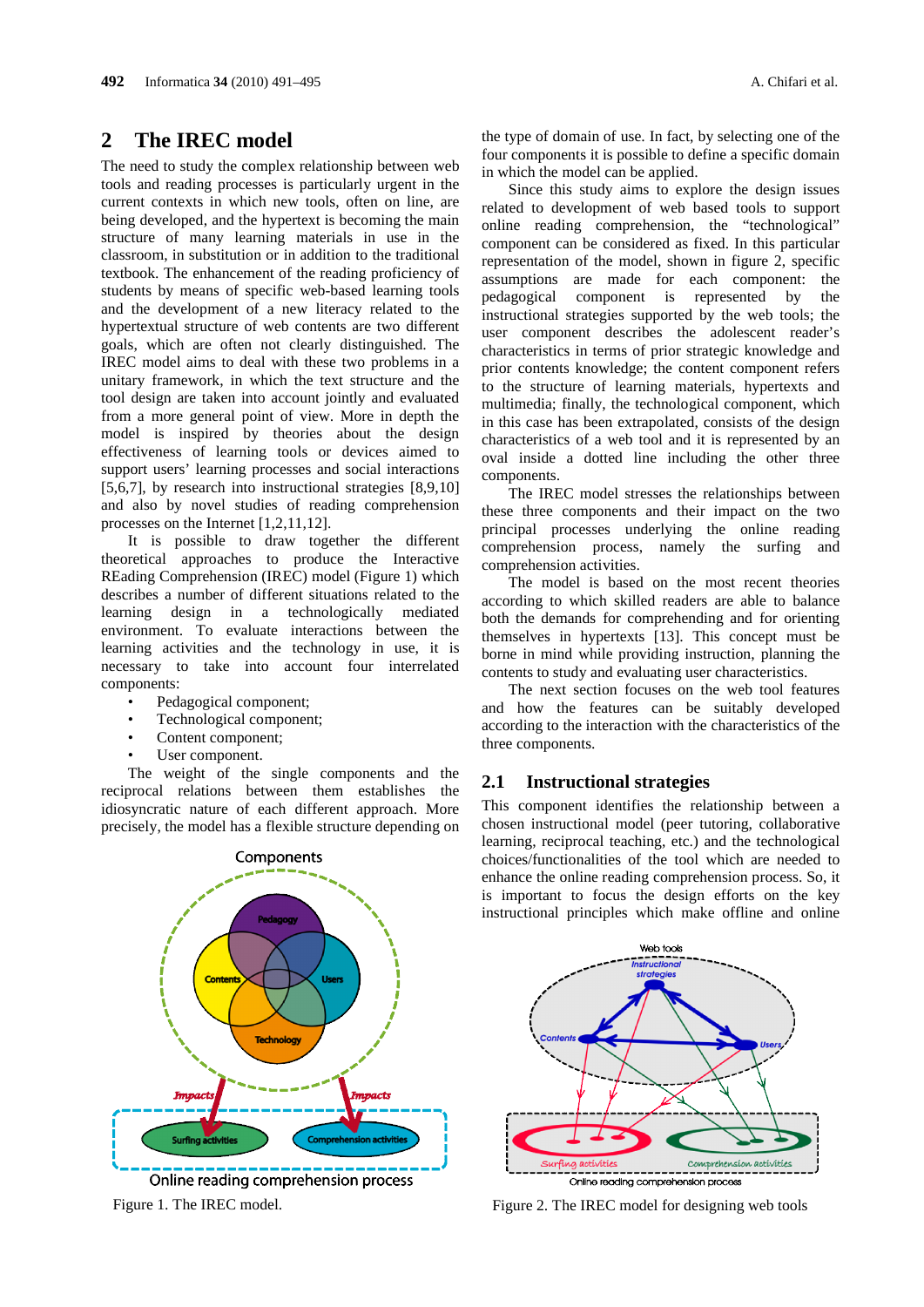reading significantly different. The Texas Education Agency [10] states that instruction is effective if it is based on modelling processes and is well organized, explicit, intensive and long lasting, and if students are made aware of text organization and are motivated to read widely. In other words, the informed educational paths are much more powerful than blind ones, especially when the purpose is to stimulate metacognitive learning.

#### **2.2 Users**

This component guides the construction of users' profiles in terms of the proficiency level of online reading comprehension. The profile takes into consideration different aspects, such as prior strategic knowledge, prior contents knowledge, motivation, social and communication skills, planning skills, etc. Proficient online readers are able "to manage their strategic action as a part of a complex metacognitive domain". An independent reader is like a mental manager who plans his online reading strategy with awareness and implements strategic activities (e.g. asking and responding to questions, constructing meaning according to links chosen during surfing, critically evaluating the credibility of a source) [14]. The knowledge of an initial proficiency level assists in the construction of a more precise user profile and the provision of more effective metacognitive training activities.

#### **2.3 Contents**

This component regards two principal aspects: the first aspect is technological and related to the structure of information in terms of its level of multimediality and hypermediality. In fact, it is a central design issue and takes into account some well-known aspects such as modularity, linearity, multimediality, granularity, interactivity and the different characteristics of texts (narrative, informational, scientific, etc.). The second aspect is educational, regarding important guidelines for developing learning materials consistent with the students' level of proficiency and with their personal perception of meaningful information so as to provide a rich context for learning. According to Baker [9], if the material is essentially meaningless to the student, he will have a great deal of difficulty in retaining it. On the contrary, if the student perceives the logical structure of the material, he will be better able to learn from it.

#### **2.4 Online reading comprehension process**

The online reading comprehension process applied by the user is a complex set of strategies employed to construct meaning. More precisely, two levels of strategies are employed: a first level of cognitive strategies for orienting oneself in hypertext reading and for comprehending textual information, and a second level of metacognitive strategies employed for monitoring and checking the efficacy of reading comprehension and surfing processes.

Traditionally, reading comprehension is a complex active process of constructing meaning that is interactive, strategic and adaptable [10] It is interactive because it involves not just the reader but also interaction with the text in which reading takes place [15]; it is strategic since readers have goals that guide their reading and they use different cognitive strategies and skills as they construct meaning [9, 16] it is adaptable because readers change the strategies they use as they read different kinds of text or as they read for different purposes [17]. At the same time, we define the surfing process as a complex, active process of constructing paths and finding directions. It is interactive because it involves hypertext links through which browsing take place; it is strategic because surfers have information to find that orients their choice of links and they use different cognitive and metacognitive strategies and skills while they are following a path; it is adaptable since surfers change their strategies according to the design characteristics of different content structures. The combination of these two processes employed by students during the comprehension of online contents gives a new meaning to the acts of reading. This is because hypertext readers need to became competent both in constructing meaning and also in the employment of strategies for managing the different aspects of the surfing process [1].

## **3 The interaction among the studied components**

The main intention of the IREC model is to stress the relationships between the components, and their impact on the two principal processes characterizing any study activity on the web: surfing and comprehension.

In particular, regarding the three components considered above, pedagogy, users and contents, while it is sufficiently clear that the choice of an instructional model must be the result of careful evaluation of the characteristics of both the users and contents in use, it is less evident that the assessment of users' proficiency should be made according to the instructional model applied and the structure and organization of didactic materials. In the same way, the content design is influenced by user characteristics: the contents can be developed to satisfy different user profile and different reading proficiency levels. So, different contents could be developed for supporting the learning of specific strategies such as locating information, creating a mental overview of the text; connecting the meaning of one sentence to the meaning of another. Moreover the instructional strategies can affect the level of interaction of the content in terms of personal, reciprocal and collaborative construction of meaning on the web. Finally, the users' characteristics, in terms of prior knowledge, motivation, cognition and metacognition strategies, mental managing, proficiency and mastery, have to be taken into account in order to establish a suitable level for the teaching topic and the structure of the contents, and to plan the learning activities.

But the model also wants to emphasize that these characteristics are not static, they evolve over time and so some specific tools are needed to keep pace with this evolution. Generally, this aspect is discussed in relation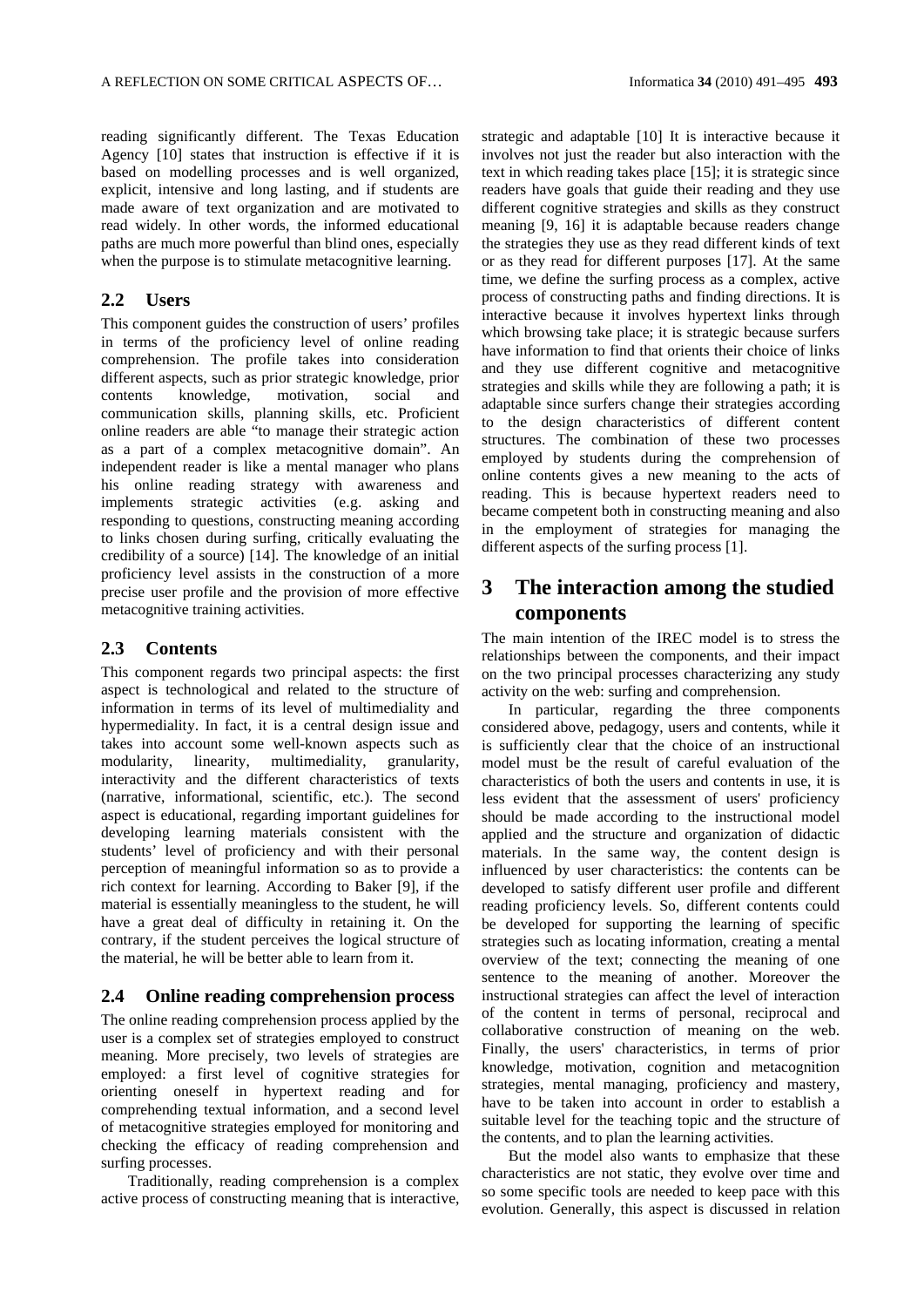to the rapid changes in information and communication technologies. The development of new techno-based systems appears to be a major stress factor in the educational environment, with teachers and students running a non-stop race to acquire the latest novelties. Little attention is paid to the parallel evolution of pedagogical methodologies, users' behavioural habits, multimedia and hypermedia languages. One of the reasons why the diffusion of some technology based educational tools has also been possible is due to the increasing familiarity of learners and teachers with new modalities of interaction as well as the development of pedagogical approaches based on, for example, simulation and visual knowledge management.

But the evaluation of the relationships between the components is not sufficient. It is also necessary to recognize how these components impact on surfing and on comprehension activities. For example, any decision aimed at improving the surfing process might have a negative effect on the comprehension activity, and vice versa. So, web tools designed to facilitate the storage of web pages, a typical surfing feature, might limit the students' ability to identify the main concepts of a text, an important comprehension activity; likewise, tools designed to organize the contents graphically, a useful reading comprehension activity, might hamper orientation on the web, a surfing aid for monitoring surfing behaviour.

All these relationships have different impacts on the design of web tools to support on line reading comprehension processes, so the design has to be a multi-level activity, involving different professional figures, such as teachers, pedagogues, psychologists, and technicians. But many solutions can arise from theoretically based observations of on line learning practices. In this respect the IREC model may prove to be a useful tool to distinguish the most relevant variables and dimensions involved in a web-based learning experience.

### **4 Conclusions and discussion**

The rapidity of technological change and the increasingly frequent use of Internet for educational purposes have increased the learning demands for comprehension and for thoughtful navigation.

The additional value of the presented model can be ascribed to a systemic design perspective in which the characteristics of each component interact dynamically. Any variation of the intrinsic value of a component affects not only the characteristics of other components, but also the design domain. In this context the level of proficiency in reading comprehension affects not only the selection and construction of specific contents and instructional strategies but also design choices to enhance the empowerment of each component.

Focusing attention on the technological characteristics that a web tool requires for supporting online reading comprehension more effectively has the advantage both of stimulating theoretical research in this field and inviting a reflection on design and implementation issues, so that the technological solution represents an effective support, enabling students to become proficient readers during on line surfing.

From a theoretical point of view, it is necessary to investigate the processes that regulate online reading behaviour and in particular cognitive and metacognitive strategies, social competences and the effects of content structure on reading comprehension. It is also essential to find new indicators to measure levels of reading proficiency more accurately. Equally important is a reflection on comprehension instruction to promote students' cognitive scaffolding.

From a technological point of view, the IREC model suggests a reflection focusing on the following design choices: setting out a clear purpose for the intended tool; identifying a target and defining user profiles; identifying an instructional comprehension model and evaluating how it could be applied in a web-based environment; balancing surfing and comprehension features according to the established goal; including motivational features/activities to promote greater user participation [18].

Consequently, some of the following features could be implemented into a web tool: aids for monitoring all online comprehension behaviour such as reflection and annotation tools, cognitive and metacognitive prompts; aids to improve the research for information such as choosing keywords, identifying the best query results, evaluating web credibility; aids for organizing contents graphically such as conceptual maps and flow charts; aids for managing web page storage such as history, bookmarks/social bookmarks; opportunities for students to self-assess their knowledge; aids to promote a shared understanding of the goals for metacognitive activities and so on.

In conclusion, the IREC model could provide a starting point for further research discussion about the nature of online reading comprehension and the development of new online reading comprehension tools.

### **References**

- [1] Afflerbach, P. and Cho, B. (2009). Identifying and Describing Constructively Responsive Comprehension Strategies in New Traditional Forms of Reading. *Handbook of Research on Reading Comprehension*, Routledge, New York and London, pp. 69-90.
- [2] Leu, D. J., Coiro, J., Castek, J., Hartman D., K., Henry, L., A. and Reinking, D. (2008). Research on Instruction and Assessment in the New Literacies of Online Reading Comprehension. In Block, C. C. and Parris, S. R. (Eds), *Comprehension Instruction: Research-based Best Practices,* The Guildford Press, New York, pp. 321-341.
- [3] Spiro, R.J. (2004) Principled pluralism for adaptive flexibility in teaching and learning. In R.B. Ruddell and N. Unrau (Eds.), *Theoretical Models and Processes of Reading.* Newak, DE: International Reading Association, pp. 654-659.